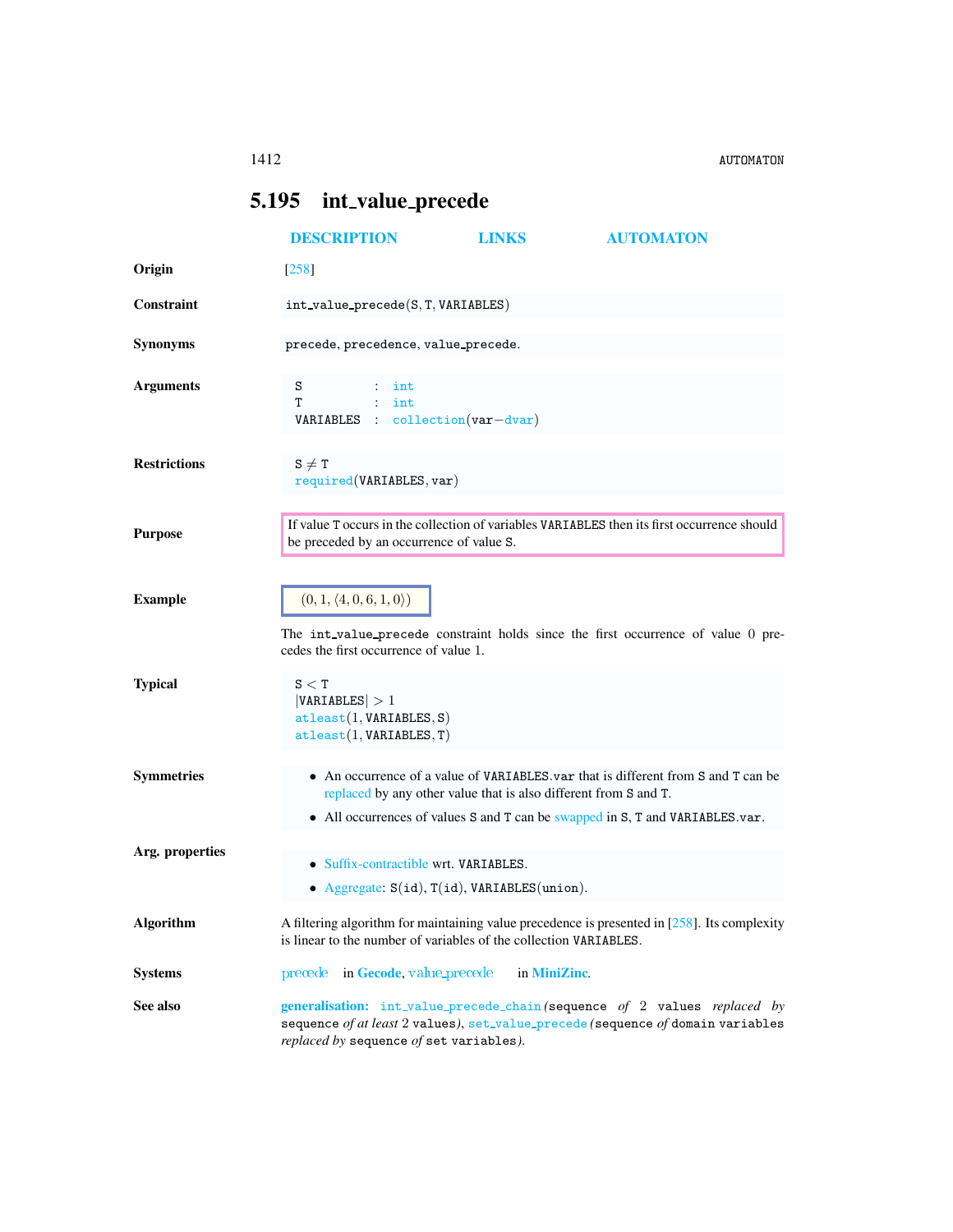## <sup>20041003</sup> 1413

Keywords characteristic of a constraint: automaton, automaton without counters, reified automaton constraint. constraint network structure: Berge-acyclic constraint network. constraint type: order constraint. filtering: arc-consistency.

symmetry: symmetry, indistinguishable values, value precedence.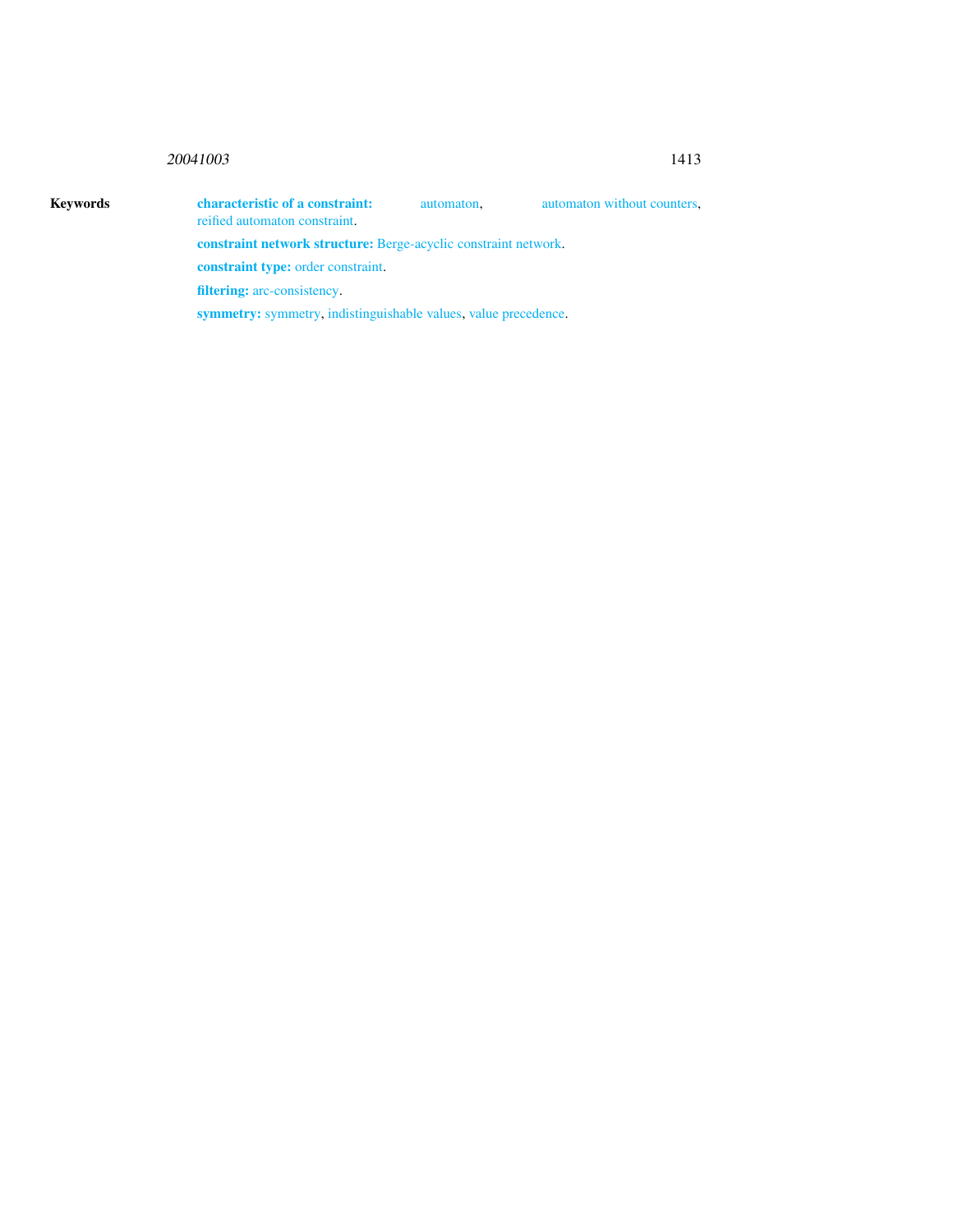Automaton Figure [5.435](#page-2-1) depicts the automaton associated with the int\_value\_precede constraint. Let VAR<sub>i</sub> be the  $i^{\hat{t}h}$  variable of the VARIABLES collection. To each triple (S, T, VAR<sub>i</sub>) corresponds a signature variable  $S_i$  as well as the following signature constraint: (VAR<sub>i</sub> = S  $\Leftrightarrow$  $S_i = 1) \wedge (\texttt{VAR}_i = \texttt{T} \Leftrightarrow S_i = 2) \wedge (\texttt{VAR}_i \neq \texttt{S} \wedge \texttt{VAR}_i \neq \texttt{T} \Leftrightarrow S_i = 3).$ 

<span id="page-2-0"></span>

Figure 5.435: Automaton of the int\_value\_precede constraint (state s means that value S was not yet encountered, while state  $t$  means that value S was already encountered)

<span id="page-2-1"></span>

Figure 5.436: Hypergraph of the reformulation corresponding to the automaton of the int value precede constraint